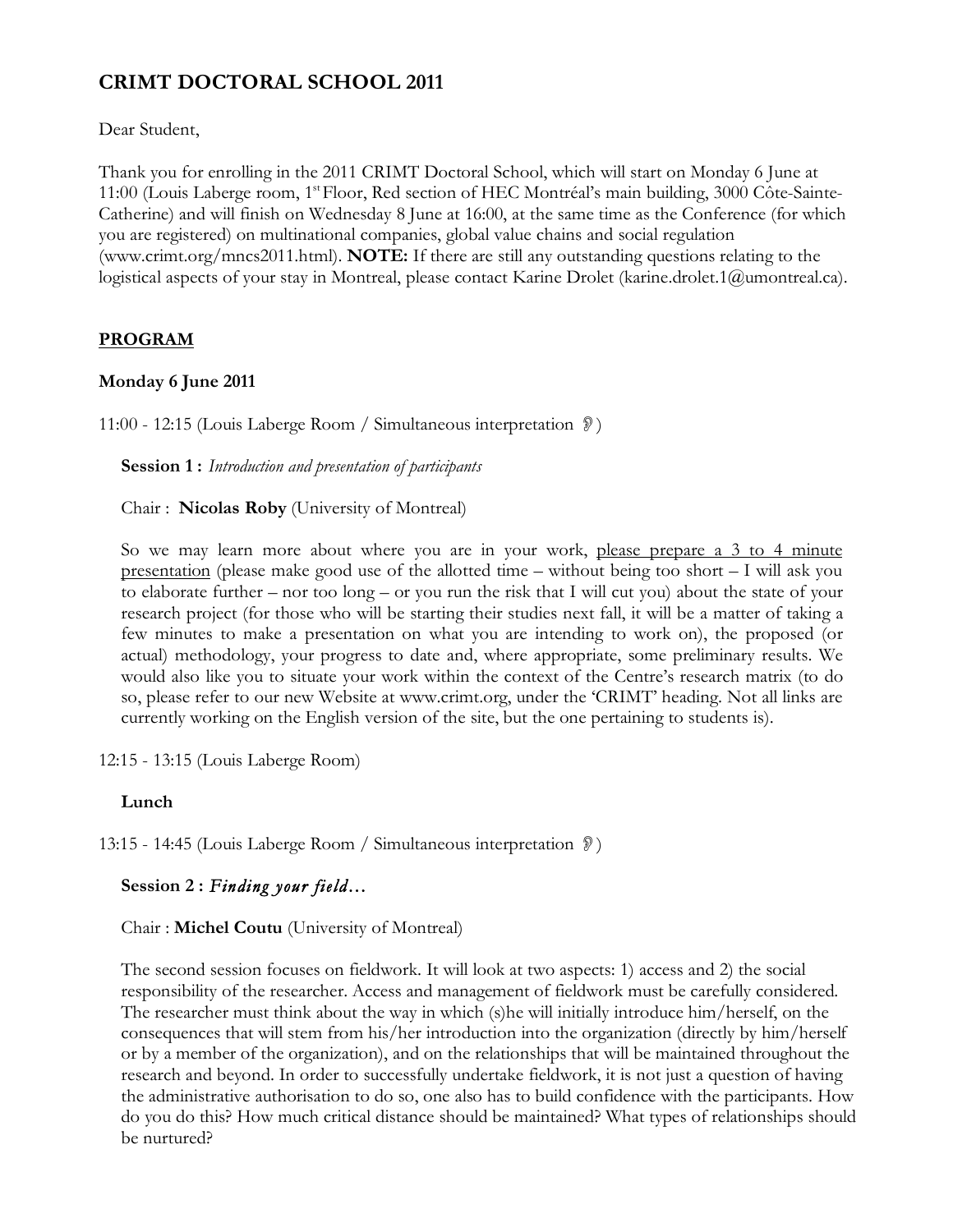We ask you to please think about the two following questions, and get ready to participate in the discussion. In order to frame the debate and stimulate exchange between researchers and students participating in the workshop, we have invited a few students and researchers (**Martin Dumas** - Université Laval, **Raoul Gebert** - Université de Montréal, **Peter Fairbrother** - Royal Melbourne Institute of Technology, **Ian Robinson** - University of Michigan, **Francisco Villanueva** - Université du Québec à Montréal et **Ania Zbyszewska** - University of Victoria) to prepare short, informal contributions (of about 5 minutes).

# **Q1. Finding your field**

On the basis of your own experience, a) how do you find and negotiate access to the field/your research subjects in order to undertake your study? b) what advice can you share as regards the "DO's" and "DON'Ts"?

## **Q2. The researcher's social responsibility : managing your fieldwork relationships**

On the basis of your own experience of fieldwork, what are the ethical issues that you have faced (in your interactions with labour market actors, in relation to legal instances and administrative tribunals, in administering questionnaires, in your relations with research ethics committees)? We identify a few issues that you might want to tackle (but you will have to be selective in relation to relative importance in your view): the relationship between researcher and subject/participant; the idea of researcher neutrality; the trade-offs between engagement and distance on key issues for participants; the place for researcher subjectivity with regard to actor strategies and their continuing participation in your research; your responsibilities and your relation with the field at the end of your research and beyond a particular study?

15:00 - 17:00 (Louis Laberge Room / Simultaneous interpretation )

# **Session 3 :** *Researching Multinationals and Global Value Chains*

Chair : **Gregor Murray** (University of Montreal)

Making a first link with the conference, the third session focuses on research on multinational companies, global value chains and social regulation. What models and methodologies are most appropriate? What should be the research priorities?

We ask you to please think about the two following questions, and get ready to participate in the discussion. In order to frame the debate and stimulate exchange between researchers and students participating in the workshop, we have asked prominent researchers (**Jennifer Bair** - University of Colorado, **Rachel Beaujolin-Bellet** - Reims Management School, GREGOR-IAE de Paris, Chaire M-A-I, **Jorge Carrillo** - El Colegio de la Frontera Norte, **Isabelle Daugareilh** - Université Montesquieu Bordeaux IV, **Tony Edwards** - King's College London, **Nick Hammer** - University of Leicester) to prepare short, informal contributions (of about 5 minutes).

# **Q1. Research Methods: How to Study MNCs and Global Value Chains?**

In a context where firms are increasingly multinational and production is organized in transnational networks, and drawing on your own research experience, do we need to rethink our methodological approaches for the understanding of work and employment? Are certain research methods and designs better suited to particular types of questions?